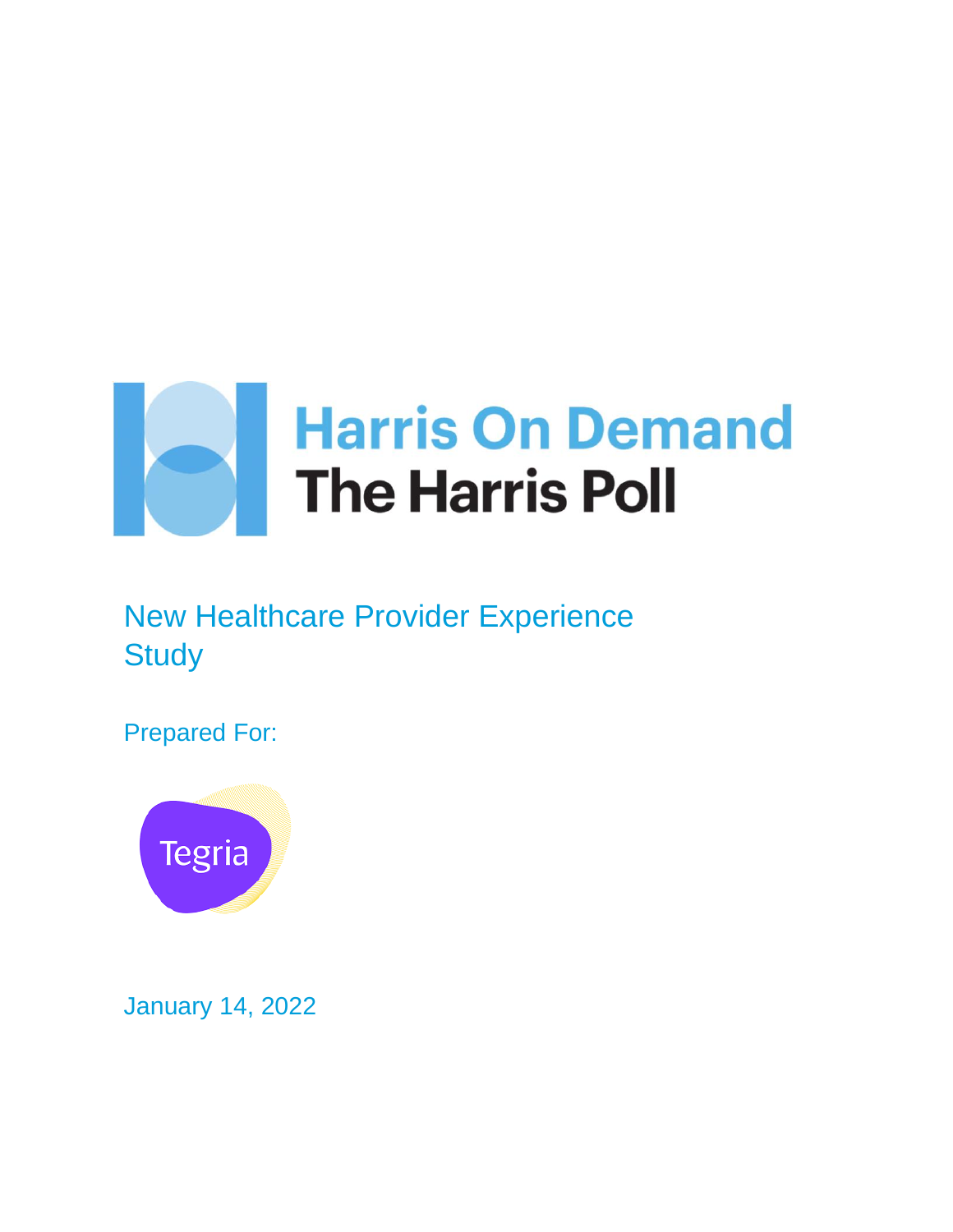

## **INTRODUCTION**

The aim in conducting the *New Healthcare Provider Experience Study* was to gain insights on Americans' experiences when scheduling and meeting with a new healthcare provider for the first time, as well as to understand their preferences and desires for the overall healthcare experience.

We are pleased to present the findings of the *New Healthcare Provider Experience Study* commissioned by Tegria and hope that it will serve as the basis for communications for your media outreach as well as for your internal use purposes.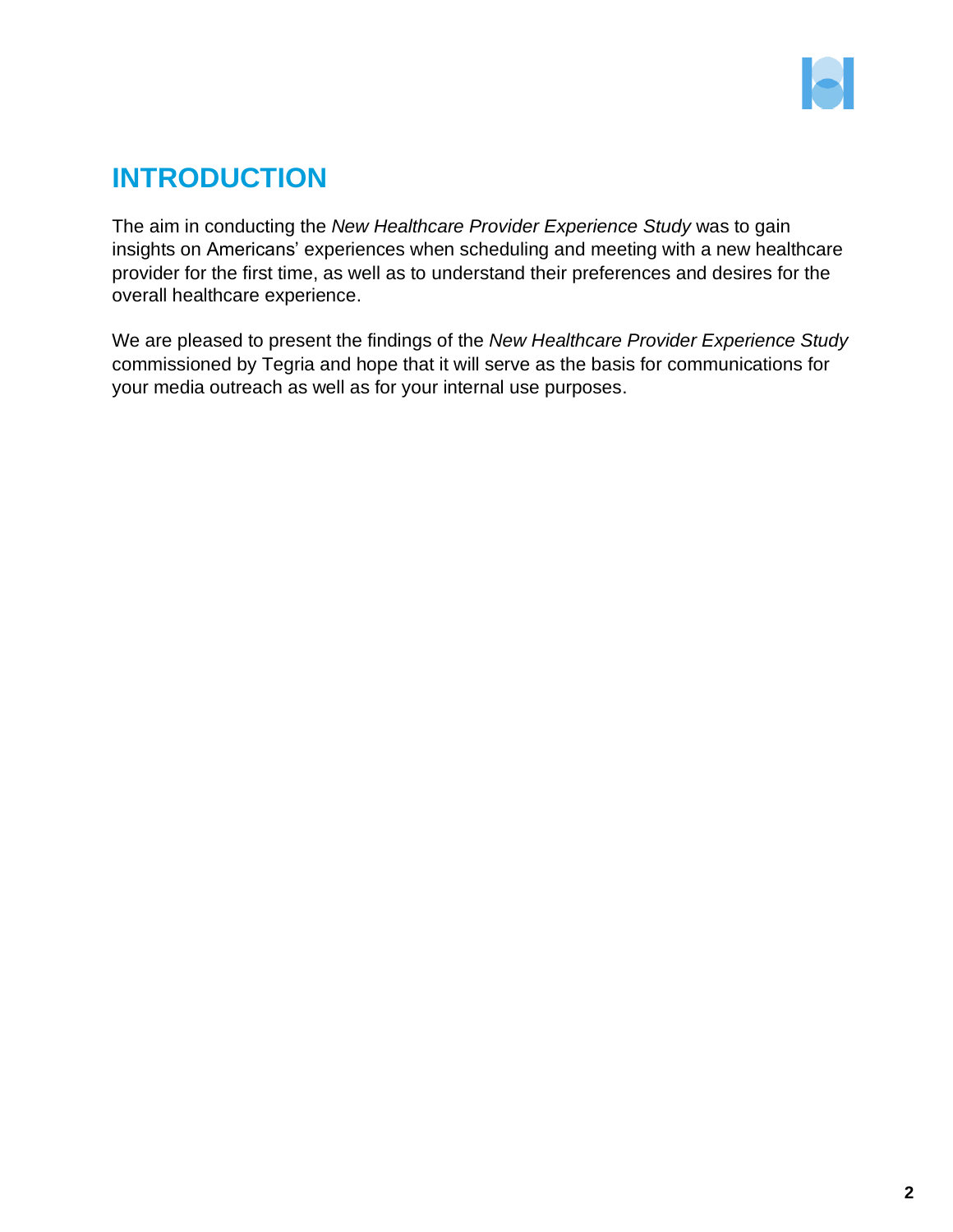

## **KEY FINDINGS BY QUESTION**

## **Q1: When was the last time you saw (in-person or virtually) a new healthcare provider for the first time?**

Roughly 4 in 5 Americans (81%) have seen a new healthcare provider for the first time in the past 5 years, with about half (51%) saying they have done so in the past 12 months.

- Adults ages 18-44 are more likely than those ages 45+ to say they have seen a new healthcare provider for the first time:
	- $\circ$  Within the past 5 years (90% vs. 73%)
	- o Within the past 12 months (63% vs. 42%)
- Hispanic and Black Americans are more likely than White Americans to say they have seen a new healthcare provider for the first time:
	- $\circ$  Within the past 5 years (86% and 89% vs. 78%)
	- $\circ$  Within the past 12 months (63% and 66% vs. 47%)

## **Q2: Thinking about the first appointment you scheduled with your newest healthcare provider, how long did it take you to see your provider from the time you reached out to schedule? If you are unsure, please provide your best estimate.**

Among Americans who have seen a new healthcare provider for the first time in the past 5 years, 1 in 4 (25%) say that it took more than 2 weeks to see the provider from the time they reached out to schedule, with more than 1 in 10 (12%) saying it took more than 4 weeks.

Among those who've seen a new provider for the first time in the past 5 years:

- Women are more likely than men to say it took more than 4 weeks to see their provider from the time they reached out to schedule (15% vs. 10%)
- Adults ages 45-64 are more likely than those ages 35-44 to say from the time they reached out to schedule to when they actually saw their provider it took:
	- o More than 2 weeks (33% vs. 20%)
	- $\circ$  More than 4 weeks (17% vs. 8%)

#### **Q3: Which of the following are important to you when meeting with a new healthcare provider for the first time? Please select all that apply.**

When it comes to meeting with a new healthcare provider for the first time, ease of scheduling the appointment (60%) tops the list of things that are important to Americans, followed by kindness from the provider (56%) and office staff (52%). While convenient appointments are valued by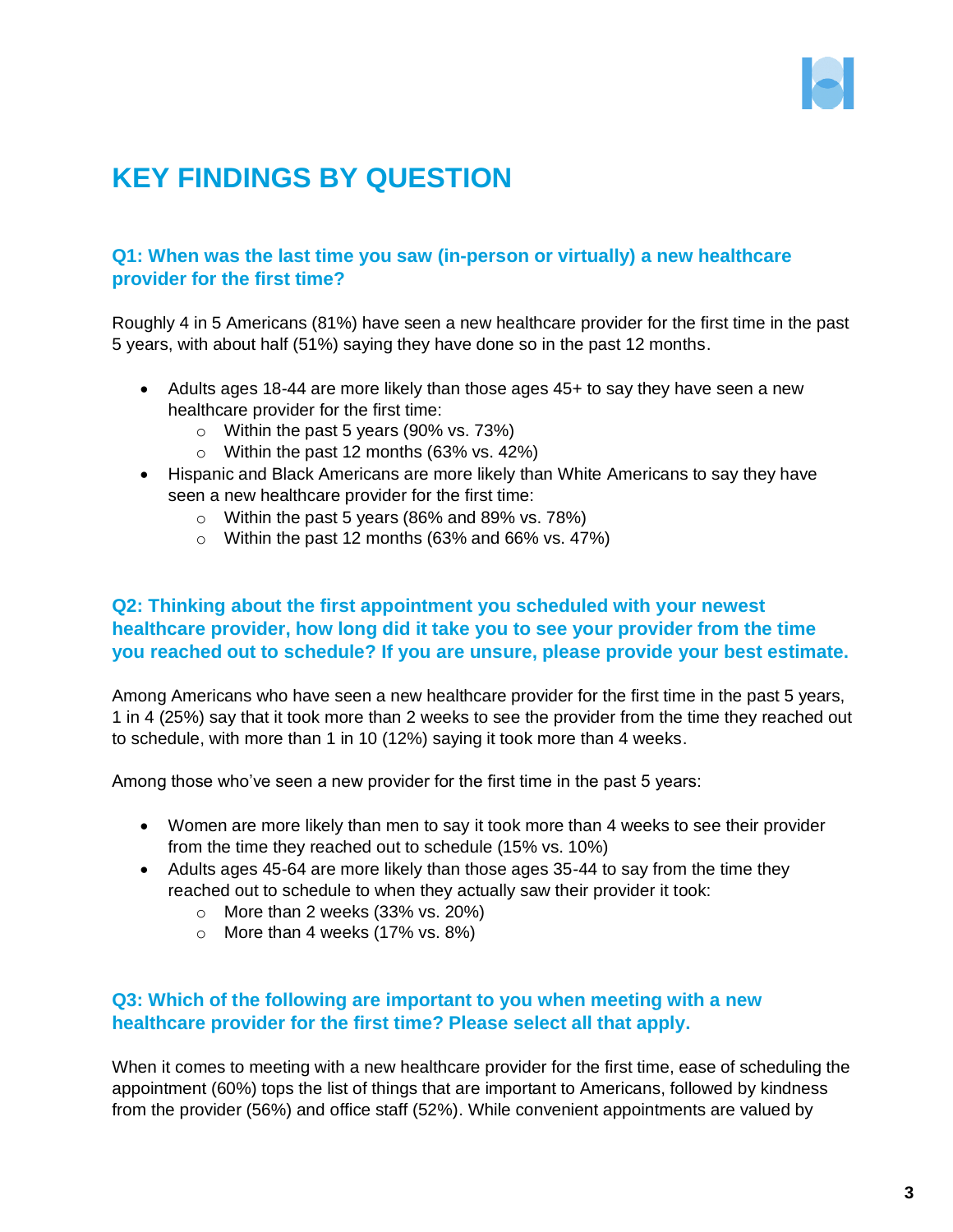

many, fewer seem to be concerned with self-service scheduling or telehealth options. Half of Americans (50%) say the ability to get an appointment immediately is important to them and more than 2 in 5 (43%) say the same of a provider offering appointments on their preferred days/time of day, while only about 1 in 4 find a self-service appointment scheduling option (26%) or telehealth visit options (24%) important. Additionally, knowledge seems to trump credentials and specialties, as nearly half of Americans (47%) say knowledgeable office staff is important compared to less than 2 in 5 (37%) who say the same of healthcare provider credentials/specialties and less than 1 in 4 (23%) who say the same of multi-specialty practices. Other important factors when meeting a new provider for the first time include short/no wait time to see the provider upon arrival at the office (47%), ease of confirming insurance coverage (46%), ease of completing new patient paperwork (43%), and ability to be referred to a specialist in-network if needed (43%).

- Women are more likely than men to say the following are important to them when it comes to meeting a new healthcare provider for the first time:
	- $\circ$  Ease of scheduling the appointment (64% vs. 56%)
	- o Kindness from healthcare provider (66% vs. 45%)
	- o Kindness from office staff (60% vs. 44%)
	- $\circ$  Ability to get an appointment immediately (54% vs. 46%)
	- o Knowledgeable office staff (51% vs. 43%)
	- $\circ$  Short/No wait time to see the healthcare provider once arriving at the office for an appointment (50% vs. 43%)
	- o Ease of confirming insurance coverage (50% vs. 43%)
	- o Ease of completing new patient paperwork (48% vs. 38%)
	- $\circ$  Healthcare provider offering appointments on my preferred days/time of day (49%) vs. 38%)
	- o Ability to refer me to a specialist in my network if needed (49% vs. 36%)
	- o Healthcare provider credentials or specialties (40% vs. 33%)
	- o Telehealth (virtual) visit options (27% vs. 22%)
- Adults ages 65+ are more likely than those under age 65 to say the following are important when meeting a new healthcare provider for the first time:
	- $\circ$  Ease of scheduling the appointment (79% vs. 55%)
	- o Knowledgeable office staff (60% vs. 44%)
	- o Ease of confirming insurance coverage (62% vs. 42%)
- Adults ages 65+ are more likely than those ages 18-54 to say the following are important when meeting a new healthcare provider for the first time:
	- o Kindness from healthcare provider (64% vs. 51%)
	- o Short/No wait time to see the healthcare provider once arriving at the office for an appointment (64% vs. 38%)
	- o Ease of completing new patient paperwork (57% vs. 37%)
	- $\circ$  Ability to refer me to a specialist in my network if needed (59% vs. 35%)
	- o Healthcare provider credentials or specialties (46% vs. 30%)
- Adults under age 65 are more likely than those ages 65+ to say telehealth visit options are important when meeting a new healthcare provider for the first time (27% vs. 15%)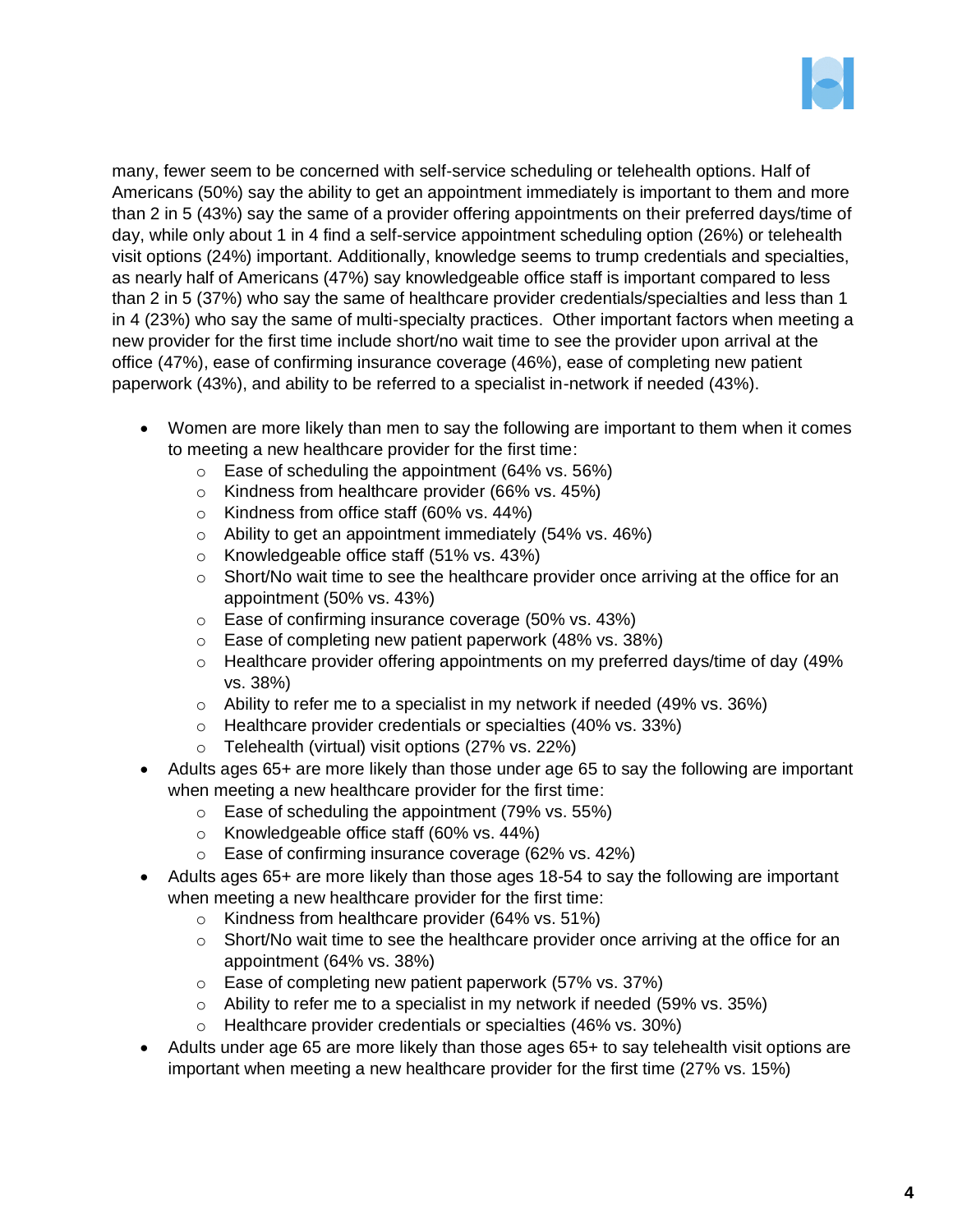

- Adults ages 18-34 are less likely than those ages 35+ to say the following are important when meeting a new healthcare provider for the first time:
	- $\circ$  Ease of scheduling the appointment (44% vs. 66%)
	- $\circ$  Ability to refer me to a specialist in my network if needed (28% vs. 48%)
- Adults ages 18-54 are twice as likely as those ages 55+ to say a self-service appointment scheduling option is important when meeting a new healthcare provider for the first time (33% vs. 16%)
- White Americans are more likely than Hispanic and Black Americans to say the following are important when meeting a new healthcare provider for the first time:
	- $\circ$  Ease of scheduling the appointment (65% vs. 53% and 44%)
	- $\circ$  Short/No wait time to see the healthcare provider once arriving at the office for an appointment (53% vs. 42% and 30%)
	- o Ease of confirming insurance coverage (51% vs. 37% and 38%)
- White Americans are more likely than Black Americans to say the following are important when meeting a new healthcare provider for the first time:
	- o Kindness from healthcare provider (61% vs. 46%)
	- o Knowledgeable office staff (52% vs. 33%)
	- o Ability to refer me to a specialist in my network if needed (46% vs. 34%)
- Hispanic Americans are more likely than White Americans to say a self-service appointment scheduling option is important when meeting a new healthcare provider for the first time (33% vs. 23%)
- Hispanic and Black Americans are more likely than White Americans to say a multispecialty practice is important when meeting a new healthcare provider for the first time (31% and 29% vs. 20%)

## **Q4: How much do you agree or disagree with each of the following statements?**

#### *I find the process of seeing a new healthcare provider (e.g., finding a new provider, scheduling appointments) frustrating.*

Providers and medical offices have room for improvement as 3 in 5 Americans (60%) find the process of seeing a new healthcare provider frustrating.

• Adults ages 18-54 are more likely than those ages 65+ to feel this way (64% vs. 51%)

*I have found technology (e.g., patient portals, apps) helpful when working with a new healthcare provider (e.g., scheduling appointments, getting test results, asking medical questions, paying a bill).*

Technology could alleviate struggles during the patient journey as three quarters of Americans (75%) have found technology helpful when working with a new healthcare provider.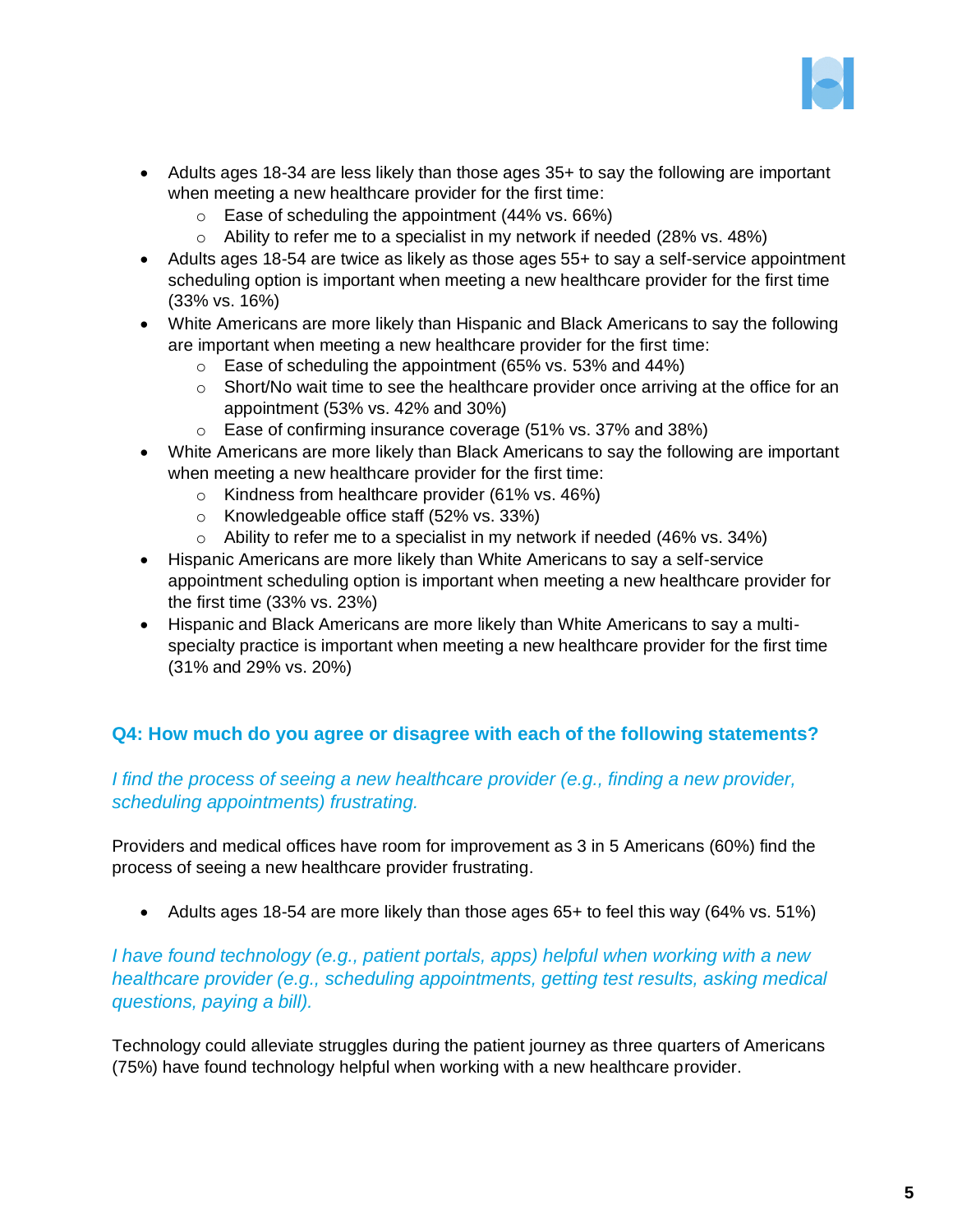

• Adults ages 18-54 are more likely than those age 65+ to cite this (80% vs. 64%)

*I want the ability to use technology (e.g., patient portals, apps) when managing my healthcare experience (e.g., online scheduling/bill pay, portal that shows health records/test results, mobile app, messaging providers directly).*

There is a strong desire for technology in the healthcare process as nearly 4 in 5 Americans (79%) want the ability to use technology when managing their healthcare experience.

- Women are more likely than men to cite this (82% vs. 77%)
- Those ages 35-54 are more likely than those ages 18-34 and 65+ to want this (86% vs. 77% and 70%)

## *My first appointment with my newest healthcare provider made me feel confident in continuing to see them for future healthcare needs.*

Most Americans (85%) feel confident in continuing to see their newest healthcare provider for future healthcare needs based on the first appointment they had with them; this jumps to 90% among those who found technology helpful when working with a new provider.

- Adults ages 35-44 and 55+ are more likely than those ages 18-34 to express this sentiment (86% and 90% vs. 78%)
- White Americans are more likely than Hispanic Americans to feel this way (87% vs. 79%)

#### *My newest healthcare provider is doing a good job managing my health issues.*

A majority of Americans seem to be satisfied with their current providers as more than 4 in 5 (85%) say their newest healthcare provider is doing a good job managing their health issues.

• Adults ages 35-44 and 65+ are more likely to say this compared to those ages 18-34 (88% and 90% vs. 80%)

#### *I am unsure of how to navigate my own healthcare services (e.g., scheduling, viewing test results, getting referrals).*

Many Americans could use more guidance in their healthcare journey as nearly 2 in 5 (38%) say they are unsure of how to navigate their own healthcare services.

- Men are more likely than women to cite this (44% vs. 33%)
- Adults under age 65 are nearly twice as likely as those 65+ to cite this (43% vs. 22%)
- Adults ages 18-44 are more likely than those ages 45+ to cite this (50% vs. 28%)
- Hispanic and Black Americans are significantly more likely than White Americans to cite this (51% each vs. 32%)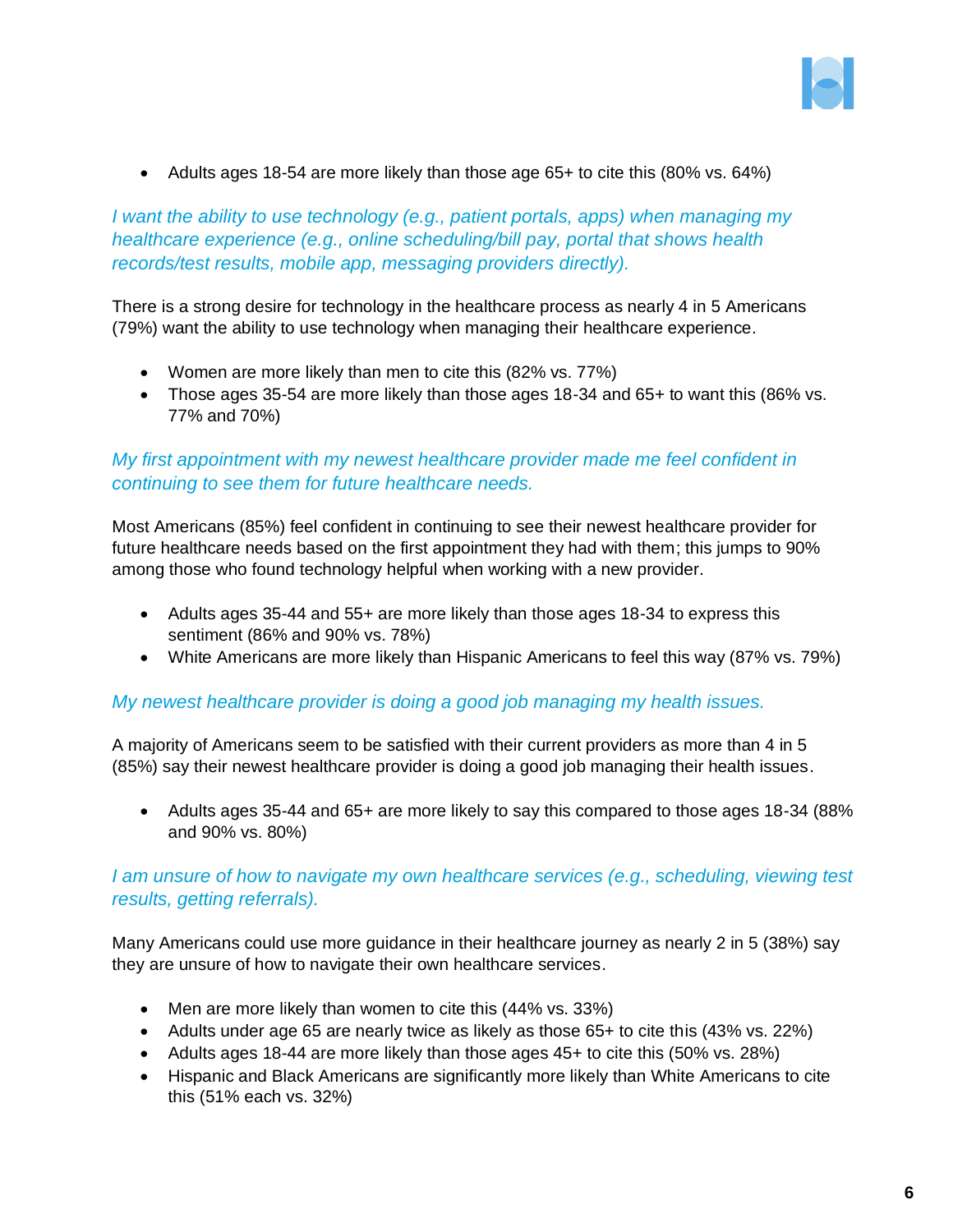

#### *The ability to schedule healthcare appointments online (e.g., website, portal, mobile app) would make the scheduling process much easier.*

Online scheduling could improve the patient experience as roughly 4 in 5 Americans (81%) feel the ability to schedule healthcare appointments online would make the scheduling process much easier.

• Adults ages 35-44 are more likely than those ages 18-34 and 55+ to feel this way (88% vs. 82% and 75%)

#### *It is acceptable to have to wait a month or more for an appointment with a new healthcare provider (from scheduling call to actual visit).*

Timing is of the essence when it comes to scheduling a healthcare visit – more than 3 in 5 Americans (62%) do not feel it is acceptable to have to wait a month or more for an appointment with a new healthcare provider.

- Adults ages 65+ are significantly more likely than those under age 65 to feel this way (79% vs. 57%)
- Adults ages 45+ are more likely than those under age 45 to feel this way (70% vs. 51%)
- White Americans are more likely than Hispanic and Black Americans to feel this way (66% vs. 55% and 51%)

#### *I would be open to having a virtual (video chat) appointment for my first visit with a new healthcare provider.*

Patients are ready for modern solutions – nearly 3 in 5 Americans (59%) would be open to having a virtual appointment for their first visit with a new healthcare provider.

- Adults ages 18-54 are significantly more likely than those 55+ to cite this (69% vs. 43%)
- Black Americans are more likely than White Americans to cite this (69% vs. 55%)

#### *I* would like my healthcare experience (i.e., interactions from scheduling to seeing a *provider to paying a bill) to be more like the customer experience of an online convenience service app (e.g., Amazon Prime, Uber, Instacart).*

The patient experience is ready for an upgrade - more than 3 in 5 Americans (61%) would like their healthcare experience to be more like the customer experience of an online convenience service app, such as Amazon Prime, Uber, Instacart, etc.

- Men are more likely than women to desire this type of experience (64% vs. 58%)
- Adults ages 18-54 are more likely than those ages 55+ to want this type of experience (65% vs. 54%)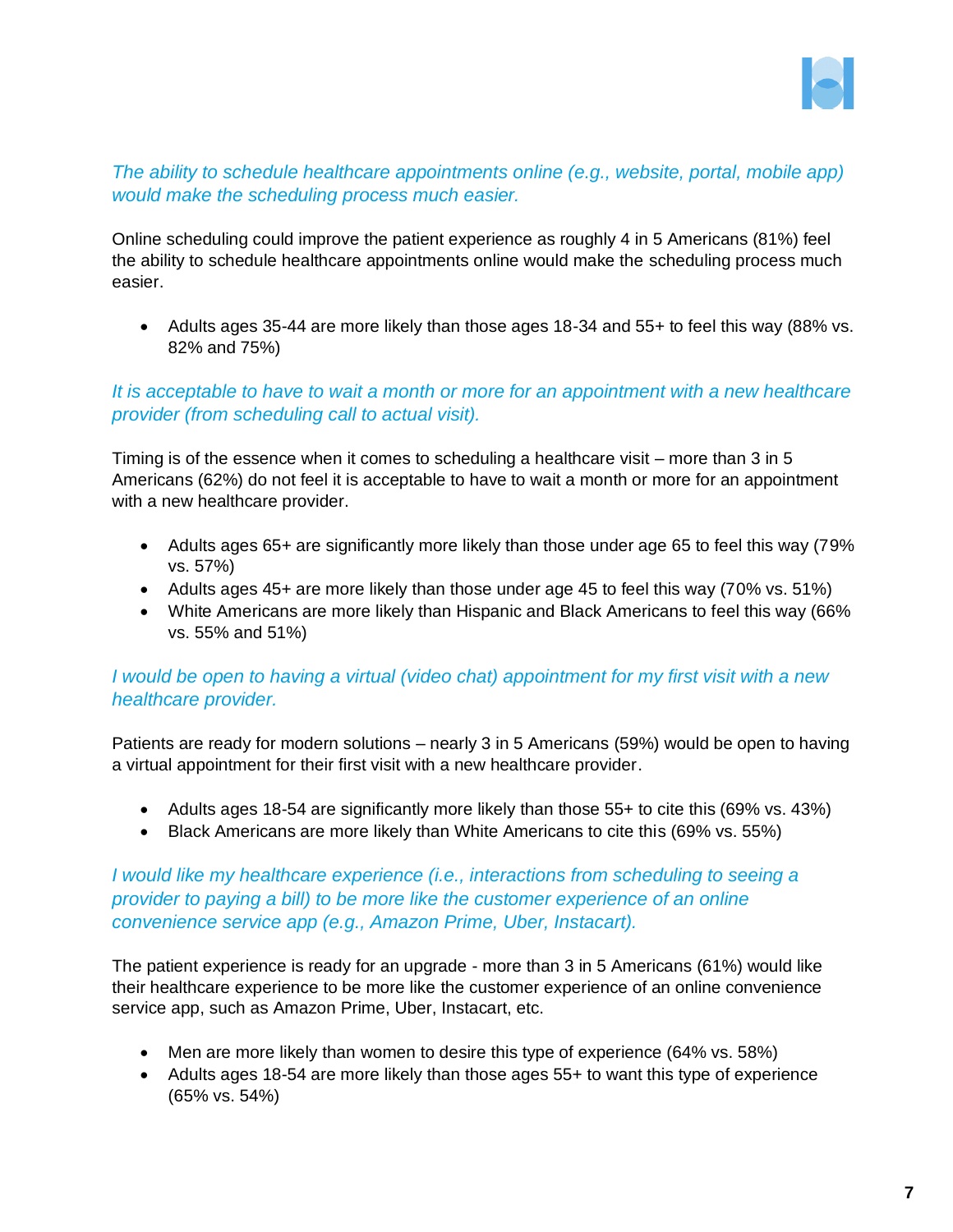

*I am more concerned about receiving convenient service for my healthcare appointments (e.g., ability to schedule quickly and/or close to me, alternate location options like pharmacy or online) than I am about seeing my personal healthcare provider, specifically, every time.*

A convenient healthcare experience seems to be more important than having a designated healthcare provider as nearly 3 in 5 Americans (59%) say they are more concerned about receiving convenient service for my healthcare appointments than they are about seeing their personal healthcare provider, specifically, every time.

- Adults ages 18-54 are more likely than those ages 55+ to feel this way (64% vs. 50%)
- Hispanic Americans are more likely than White Americans to feel this way (66% vs. 56%)

## **Q5: Which of the following offerings would cause you to consider switching healthcare providers? Please select all that apply.**

Providers/Healthcare offices may need to step up their game as nearly 7 in 10 Americans (69%) would consider switching healthcare providers if another provider had more appealing offerings, with convenience being top of mind. The number one offering that could spark a switch is same day appointments for non-routine issues (35%). Additionally, about 3 in 10 Americans would consider a switch for a provider that has convenient locations where they already go (30%) or self -scheduling (29%). Roughly 1 in 4 Americans could be swayed to change providers if one offered a "one-stop shop" health line or a mobile app to assist with routine medical needs (26% each).

- Adults under age 65 are significantly more likely than those ages 65+ to say that certain offerings would cause them to consider switching healthcare providers (76% vs. 43%), and are more likely to cite the following offerings:
	- o Same day appointments for non-routine issues (38% vs. 24%)
	- o Self-scheduling (35% vs. 8%)
	- o A ''one-stop shop'' health line (30% vs. 13%)
	- $\circ$  A mobile app to assist with routine medical needs (31% vs. 8%)
	- o Alternative medicine options (22% vs. 6%)
	- o A concierge service (19% vs. 7%)
- The following offerings are more likely to cause those ages 18-54 to consider switching providers than those ages 55+:
	- o Convenient locations where I already go (35% vs. 21%)
	- o Self-scheduling (38% vs. 15%)
	- $\circ$  A mobile app to assist with routine medical needs (35% vs. 13%)
- Hispanic and Black Americans are more likely than White Americans to say that certain offerings would cause them to consider switching healthcare providers (83% and 80% vs. 63%)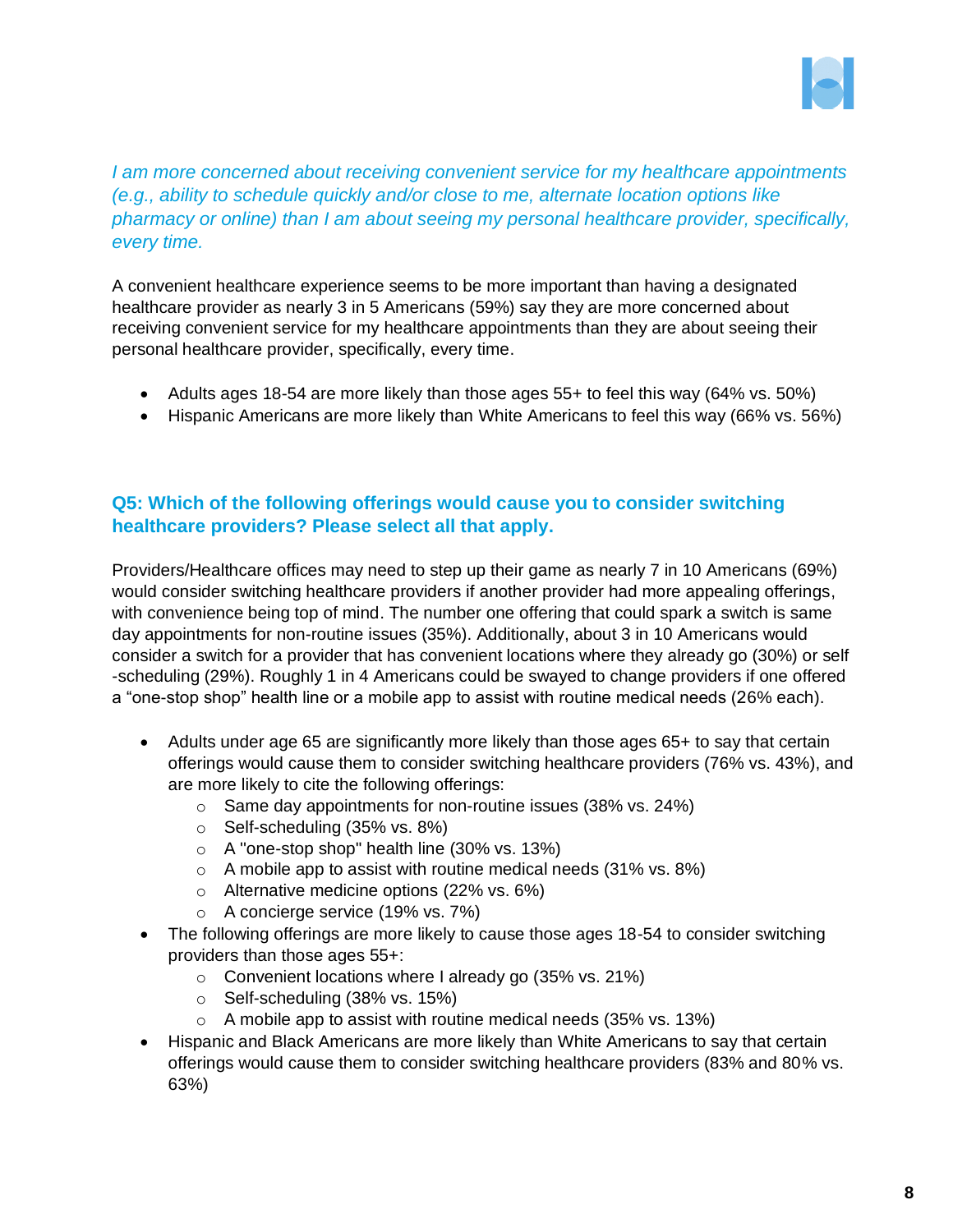

- Hispanic Americans are more likely than White Americans to say the following offerings would cause them to consider switching healthcare providers:
	- o Self-scheduling (39% vs. 26%)
	- o A ''one-stop shop'' health line (34% vs. 24%)
	- $\circ$  A mobile app to assist with routine medical needs (33% vs. 25%)

## **Q6: Which of the following would make you give up on trying to schedule a first appointment with a new healthcare provider? Please select all that apply. Even if you do not currently see a provider, we are still interested in your response.**

When it comes to scheduling a first appointment with a new provider, timing of the appointment is crucial in signing on new patients. More than half of Americans (55%) say they would give up on trying to schedule a first appointment if there were a lack of available appointments soon. Office location can also be a deterrent as nearly half of Americans (48%) say they would stop trying to set up a first appointment if an office is too far away or not conveniently located. Again, we see that time is a key factor in a positive healthcare experience, with more than 1 in 3 Americans (36%) saying that they would give up on trying to schedule a first appointment with a provider if scheduling is too time consuming. Receptionists can also be a barrier to sealing the deal with new patients, with more than 2 in 5 Americans (42%) saying a receptionist that was not helpful would deter them from trying to schedule a first appointment with a new provider, and more than 1 in 5 (21%) saying the same about having to talk to a receptionist about a personal health matter.

- Women are more likely than men to say the following would prevent them from scheduling a first appointment with a new healthcare provider:
	- o Lack of available appointments soon (58% vs. 52%)
	- o Receptionist was not helpful (47% vs. 37%)
- Adults ages 45+ are more likely than those under age 45 to say the following would prevent them from scheduling a first appointment with a new healthcare provider:
	- $\circ$  Lack of available appointments soon (61% vs. 48%)
	- o Receptionist was not helpful (46% vs. 37%)
- Adults ages 18-54 are more likely than those 55+ to say they will give up on scheduling a first appointment with a new healthcare provider if they have to talk to the receptionist about a personal health matter (26% vs. 14%)
- Adults ages 45-54 are more likely than those under age 45 to say they will give up on scheduling a first appointment with a new healthcare provider if the office is too far away/not conveniently located (57% vs. 43%)
- White Americans are more likely than Black Americans to say they will give up on scheduling a first appointment with a new healthcare provider if:
	- $\circ$  The office is too far away/not conveniently located (50% vs. 39%)
	- $\circ$  The receptionist was not helpful (45% vs. 34%)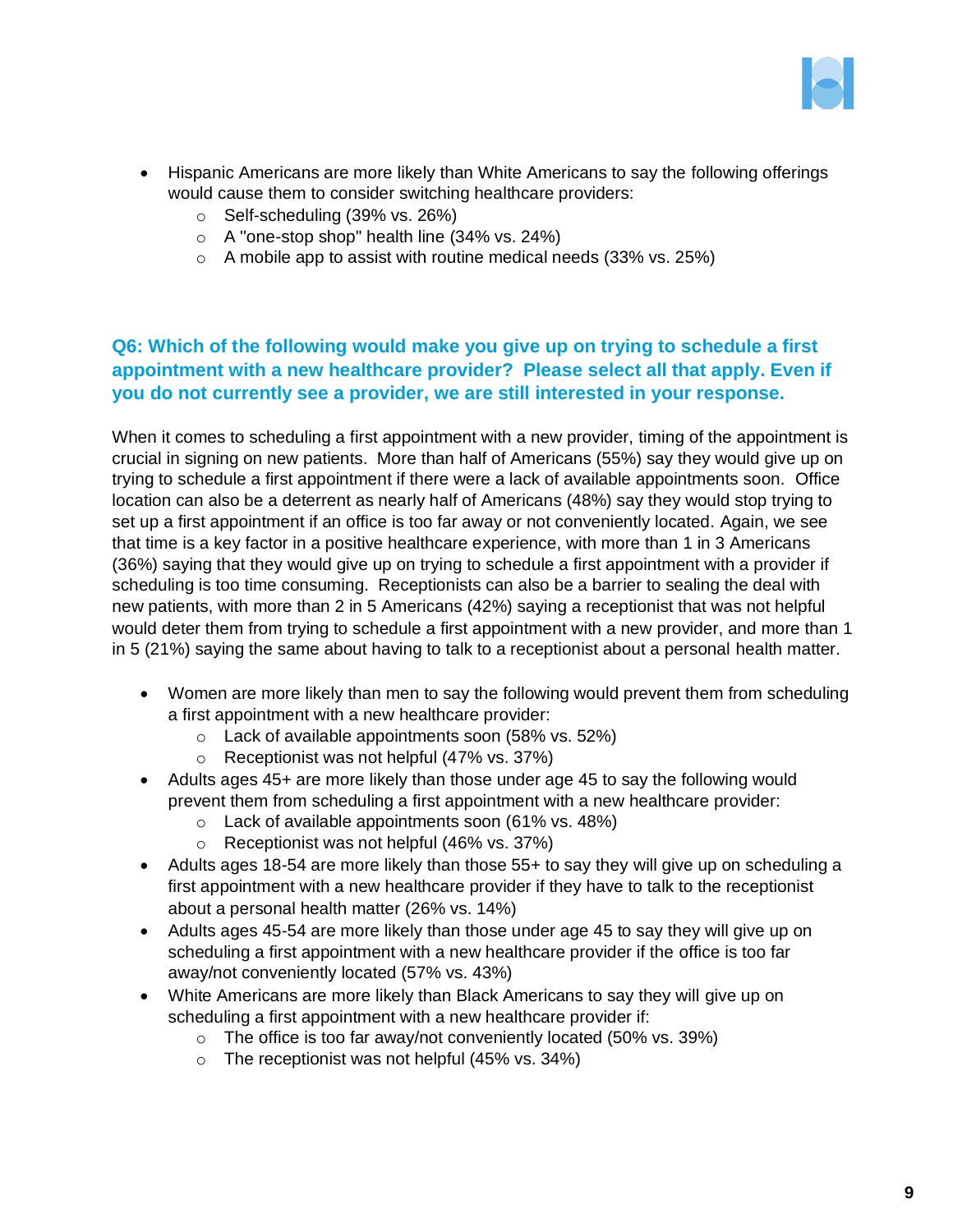

## **Q7: Which of the following is the most frustrating part of scheduling an appointment with a new healthcare provider? Even if you do not currently see a provider, we are still interested in your response.**

A majority of Americans (76%) find it frustrating to schedule an appointment with a new healthcare provider, with top frustrations relating to cost of services. Among them, more than 1 in 4 (26%) say the part of scheduling they find most frustrating is not knowing how much out of pocket costs they will be responsible for, and roughly 1 in 5 (21%) say it is not knowing if their insurance provider will cover a given service. Other things cited as most frustrating include getting health records transferred to a new provider (22%), getting the correct preauthorization from their insurance if needed (18%), and providing their insurance information (8%).

Among those who find it frustrating to schedule an appointment with a new healthcare provider:

- Women are more likely than men to say the most frustrating part is getting health records transferred (27% vs. 18%)
- Men are more likely than women to say the most frustrating part is:
	- $\circ$  Getting the correct preauthorization from their insurance if needed (22% vs. 15%)
	- o Providing their insurance information (11% vs. 5%)
- Adults ages 18-44 are more than three times as likely as those ages 65+ to say the most frustrating part is providing their insurance information (11% vs. 3%)
- Hispanic Americans are twice as likely as White Americans to say the most frustrating part is providing their insurance information (12% vs. 6%)

## **Q9: Which of the following statements are true for you? Please select all that apply.**

#### *I have been referred to a specialist or other healthcare provider for additional evaluation or testing in the past 5 years.*

Nearly 2 in 5 Americans (38%) say they have been referred to a specialist or other healthcare provider for additional evaluation or testing in the past 5 years, painting a picture of who may have needed (versus wanted) to set up first appointments with a new provider.

- Adults ages 55+ are more likely than those ages 35-44 to cite this (43% vs. 32%)
- White Americans are more likely than Black Americans to cite this (40% vs. 30%)

#### *I have had to wait 2 or more weeks to see a healthcare provider for a non-routine medical issue.*

More than 1 in 4 Americans (27%) say they have had to wait 2 or more weeks to see a healthcare provider for a non-routine medical issue, suggesting that many are going weeks potentially suffering while waiting to see a provider.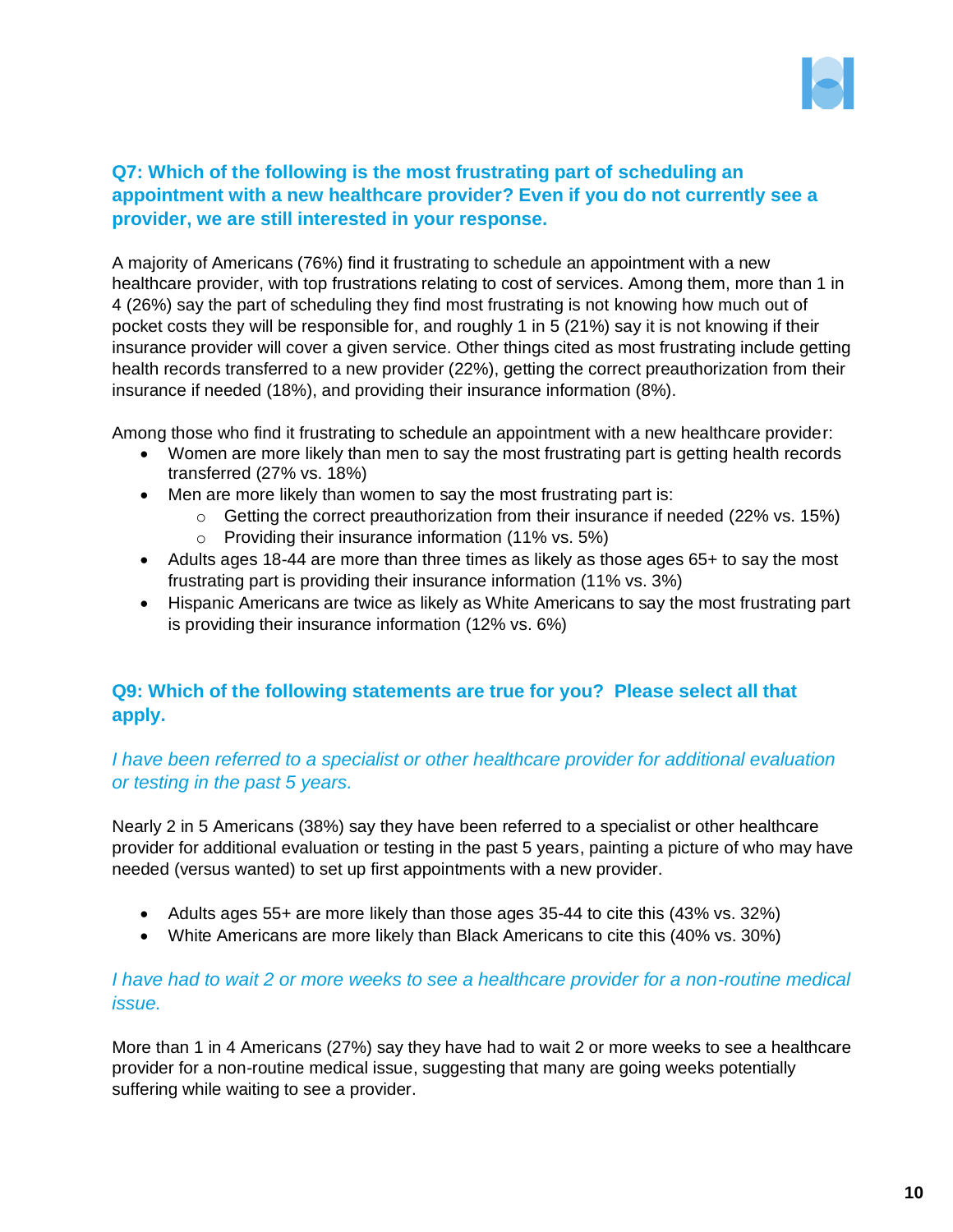

• Adults ages 45-54 are mores likely to cite this (37% vs. 26% ages 18-44 & 23% ages 55+)

*I have helped a friend or family member with their healthcare provider needs (e.g., choosing a provider, scheduling appointments, communicating with medical staff about their health issues, paying for appointments/procedures).*

Many Americans are on double-duty, not only worrying about their own personal healthcare needs but those of a friend or family member, with more than 1 in 5 (22%) saying they have helped a friend or family member with their healthcare provider needs.

- Adults under age 65 are nearly three times as likely as those 65+ to say they have done this (26% vs. 9%)
- Adults ages 18-44 are more than twice as likely as those ages 45+ to say they have done this (31% vs. 15%)
- Hispanic Americans are more likely than White Americans to say they have done this (30% vs. 21%)

#### *The newest healthcare provider I am seeing was not my preferred choice (i.e., I had to reach out to several providers to find one who could take me as a new patient).*

Availability of healthcare providers means not everyone is able to go with their first choice, as 1 in 6 Americans (16%) say the newest provider they are seeing was not their preferred choice.

- Adults ages 18-44 are more than twice as likely as those 45+ to say this (23% vs. 10%)
- Hispanic and Black Americans are significantly more likely than White Americans to say this (22% and 21% vs. 13%)

#### *My first experience with a new healthcare provider was so frustrating that I never scheduled an appointment with them again.*

Bad first experiences with a new provider can end the relationship, with more than 1 in 10 Americans (12%) saying their first experience with a new healthcare provider was so frustrating that they never scheduled an appointment with them again.

• Adults under age 65 are more than three times as likely as those 65+ to say this (14% vs. 4%)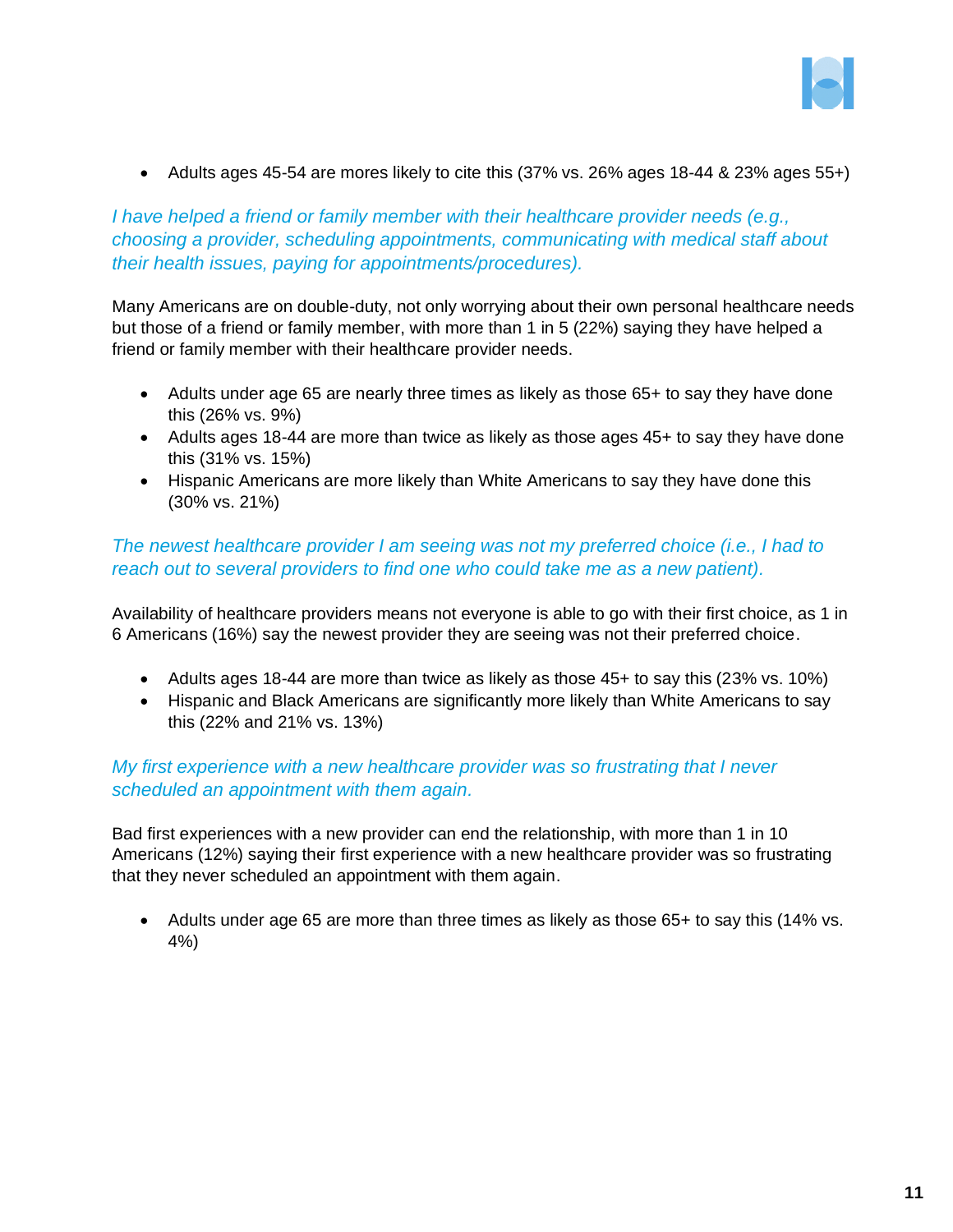

## **Q10: Which of the following describe how you have felt when helping a friend or family member with their healthcare provider needs (e.g., choosing a provider, scheduling appointments, communicating with medical staff about their health issues, paying for appointments/procedures)? Please select all that apply.**

When helping friends and family with healthcare provider needs, Americans seem to feel more positively than negatively about it. Among those who have done so, more than half (55%) say they have felt supportive, more than 2 in 5 (45%) say accomplished, and about a third say they have felt respected (34%) or fulfilled (32%). Only about 1 in 5 say they have felt frustrated (19%) or annoyed (17%), and about 1 in 10 say they have felt confused (13%) or like they are wasting their time (12%).

Among those who have helped a friend or family member with their healthcare provider needs:

• Men are more likely than women to say they have felt respected when doing so (43% vs. 26%)

## **Q11: Which of the following types of medical insurance do you have? Please select all that apply.**

Nearly all Americans (93%) have medical insurance with 45% having Medicare (33%) or Medicaid (16%), 43% having employer-sponsored insurance, 7% having insurance through a Federal/State exchange, 6% through the VA, and just 2% have COBRA.

- Women are more likely than men to say they have medical insurance through Medicare/Medicaid (48% vs. 42%)
- Men are more likely than women to say they have medical insurance through:
	- o Federal/State exchange (8% vs. 5%)
	- $O$  VA (8% vs. 3%)
	- $\circ$  COBRA (3% vs. 1%)
- Adults ages 65+ are more likely than those under 65 to say they have medical insurance through Medicare (91% vs. 16%)
- Adults under age 65 are more likely than those ages 65+ to say they have medical insurance through:
	- $\circ$  Medicaid (20% vs. 4%)
	- o Federal/State exchange (8% vs. 1%)
- White Americans are more likely than Hispanic and Black Americans to say they have medical insurance through Medicare (38% vs. 29% and 21%)
- Black Americans are more likely than White Americans to say they have medical insurance through Medicaid (28% vs. 13%)